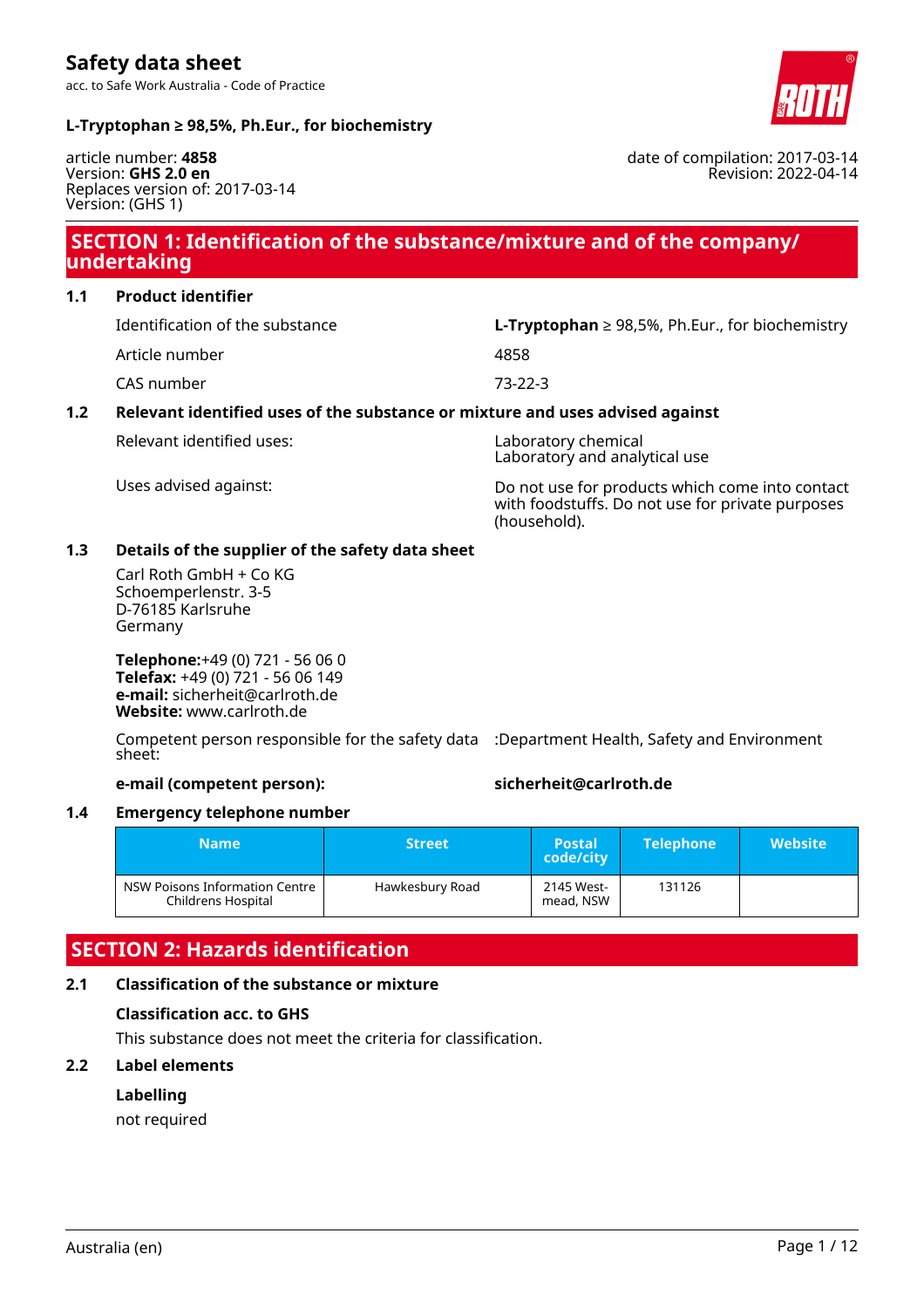acc. to Safe Work Australia - Code of Practice

### **L-Tryptophan ≥ 98,5%, Ph.Eur., for biochemistry**



article number: **4858**

### **2.3 Other hazards**

### **Results of PBT and vPvB assessment**

According to the results of its assessment, this substance is not a PBT or a vPvB.

### **SECTION 3: Composition/information on ingredients**

#### **3.1 Substances**

| Name of substance | L-Tryptophan             |
|-------------------|--------------------------|
| Molecular formula | $C_{11}H_{12}N_{2}O_{2}$ |
| Molar mass        | 204.2 $9/_{\text{mol}}$  |
| CAS No            | $73-22-3$                |

### **SECTION 4: First aid measures**

### **4.1 Description of first aid measures**



#### **General notes**

Take off contaminated clothing.

### **Following inhalation**

Provide fresh air.

### **Following skin contact**

Rinse skin with water/shower.

#### **Following eye contact**

Rinse cautiously with water for several minutes.

#### **Following ingestion**

Rinse mouth. Call a doctor if you feel unwell.

### **4.2 Most important symptoms and effects, both acute and delayed** Symptoms and effects are not known to date.

### **4.3 Indication of any immediate medical attention and special treatment needed** none

### **SECTION 5: Firefighting measures**

**5.1 Extinguishing media**



### **Suitable extinguishing media**

co-ordinate firefighting measures to the fire surroundings water, foam, alcohol resistant foam, dry extinguishing powder, ABC-powder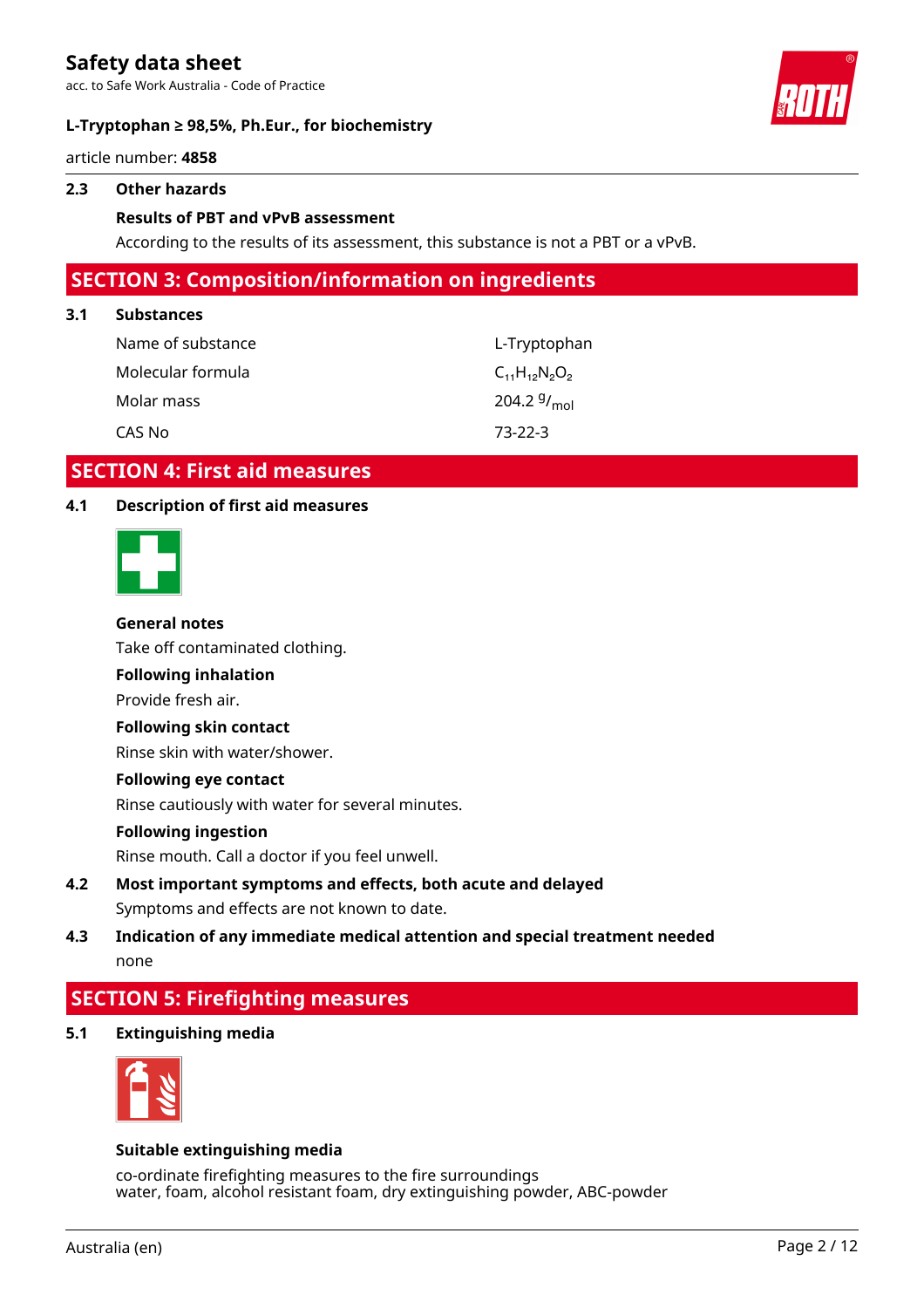

article number: **4858**

### **Unsuitable extinguishing media**

water jet

### **5.2 Special hazards arising from the substance or mixture**

Combustible.

### **Hazardous combustion products**

In case of fire may be liberated: Nitrogen oxides (NOx), Carbon monoxide (CO), Carbon dioxide (CO₂)

### **5.3 Advice for firefighters**

In case of fire and/or explosion do not breathe fumes. Fight fire with normal precautions from a reasonable distance. Wear self-contained breathing apparatus.

### **SECTION 6: Accidental release measures**

**6.1 Personal precautions, protective equipment and emergency procedures**



**For non-emergency personnel** Control of dust.

**6.2 Environmental precautions**

Keep away from drains, surface and ground water.

### **6.3 Methods and material for containment and cleaning up**

### **Advice on how to contain a spill**

Covering of drains. Take up mechanically.

### **Advice on how to clean up a spill**

Take up mechanically.

### **Other information relating to spills and releases**

Place in appropriate containers for disposal.

### **6.4 Reference to other sections**

Hazardous combustion products: see section 5. Personal protective equipment: see section 8. Incompatible materials: see section 10. Disposal considerations: see section 13.

### **SECTION 7: Handling and storage**

### **7.1 Precautions for safe handling**

No special measures are necessary.

### **Advice on general occupational hygiene**

Keep away from food, drink and animal feedingstuffs.

### **7.2 Conditions for safe storage, including any incompatibilities**

Store in a dry place.

### **Incompatible substances or mixtures**

Observe hints for combined storage.

### **Consideration of other advice:**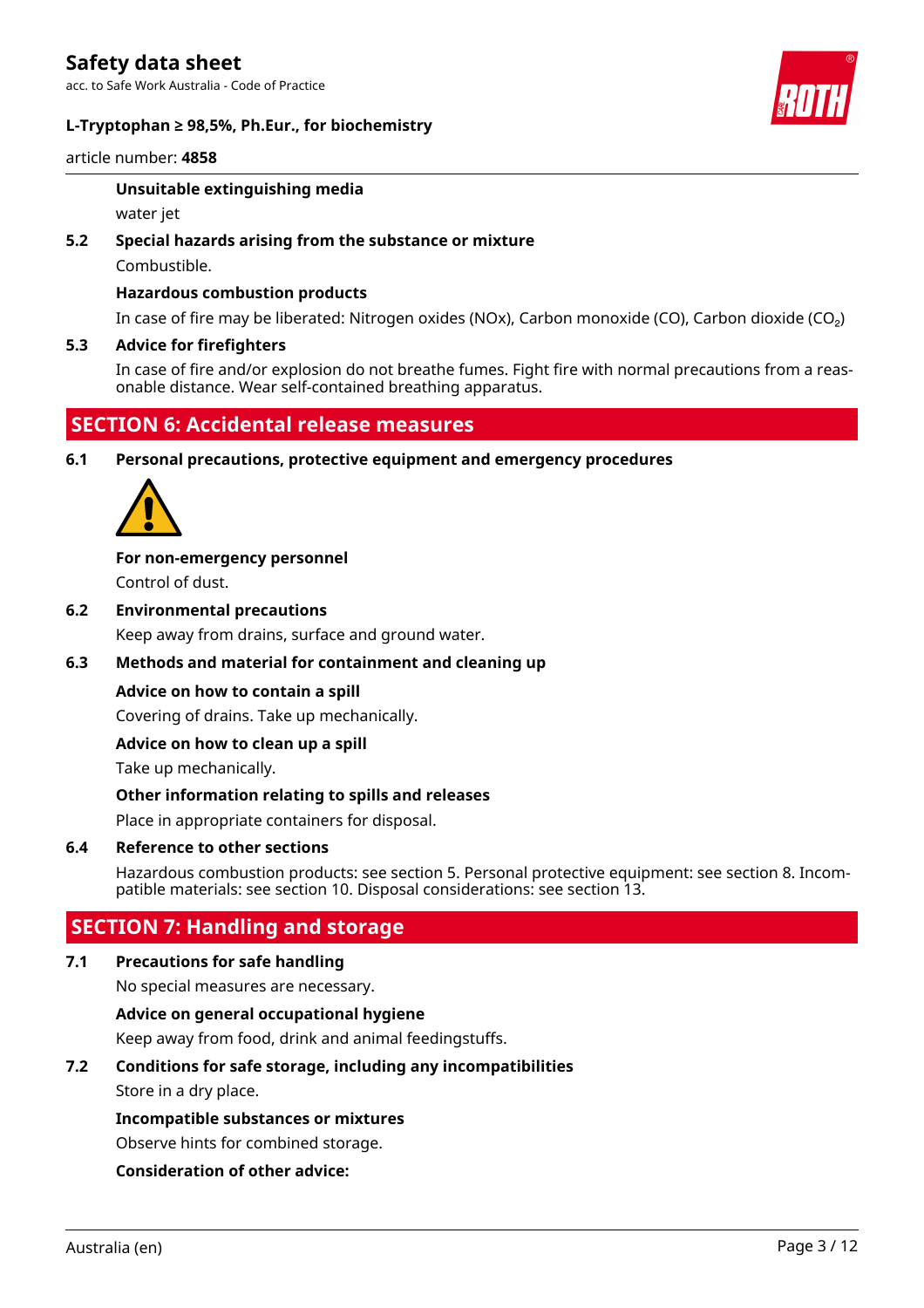

article number: **4858**

# **Ventilation requirements**

Use local and general ventilation.

### **Specific designs for storage rooms or vessels**

Recommended storage temperature: 15 – 25 °C

### **7.3 Specific end use(s)**

No information available.

### **SECTION 8: Exposure controls/personal protection**

#### **8.1 Control parameters**

### **National limit values**

### **Occupational exposure limit values (Workplace Exposure Limits)**

This information is not available.

#### **Human health values**

### **Relevant DNELs and other threshold levels**

| <b>Endpoint</b> | <b>Threshold</b><br><b>level</b> | <b>Protection goal,</b><br>route of exposure | Used in           | <b>Exposure time</b>       |
|-----------------|----------------------------------|----------------------------------------------|-------------------|----------------------------|
| <b>DNEL</b>     | $664 \,\mathrm{mq/m^3}$          | human, inhalatory                            | worker (industry) | chronic - systemic effects |
| <b>DNEL</b>     | 941 mg/kg bw/<br>day             | human, dermal                                | worker (industry) | chronic - systemic effects |

### **Environmental values**

|               | Relevant PNECs and other threshold levels |                   |                                       |                              |
|---------------|-------------------------------------------|-------------------|---------------------------------------|------------------------------|
| End-<br>point | <b>Threshold</b><br>level                 | <b>Organism</b>   | <b>Environmental com-</b><br>partment | <b>Exposure time</b>         |
| <b>PNEC</b>   | $2 \frac{mg}{l}$                          | aquatic organisms | sewage treatment plant<br>(STP)       | short-term (single instance) |

### **8.2 Exposure controls**

### **Individual protection measures (personal protective equipment)**

#### **Eye/face protection**



Use safety goggle with side protection.

### **Skin protection**



### **• hand protection**

Wear suitable gloves. Chemical protection gloves are suitable, which are tested according to EN 374.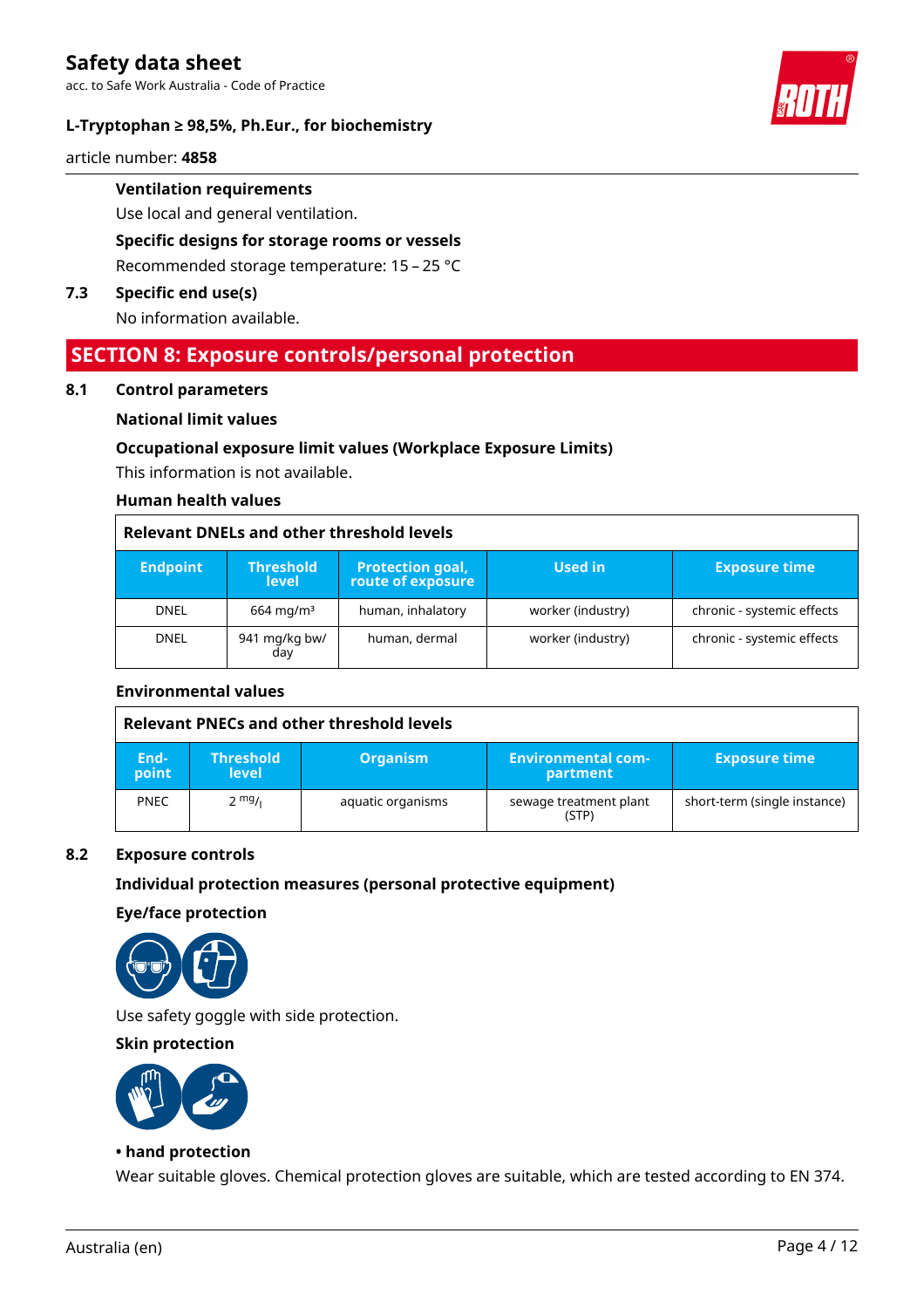

article number: **4858**

## **• type of material**

### NBR (Nitrile rubber)

### **• material thickness**

>0,11 mm

### **• breakthrough times of the glove material**

>480 minutes (permeation: level 6)

### **• other protection measures**

Take recovery periods for skin regeneration. Preventive skin protection (barrier creams/ointments) is recommended.

### **Respiratory protection**



Respiratory protection necessary at: Dust formation. Particulate filter device (EN 143). P1 (filters at least 80 % of airborne particles, colour code: White).

#### **Environmental exposure controls**

Keep away from drains, surface and ground water.

## **SECTION 9: Physical and chemical properties**

### **9.1 Information on basic physical and chemical properties**

| Physical state                                              | solid                                                                            |
|-------------------------------------------------------------|----------------------------------------------------------------------------------|
| Form                                                        | powder, amorphous                                                                |
| Colour                                                      | white - whitish                                                                  |
| Odour                                                       | odourless                                                                        |
| Melting point/freezing point                                | 278.3 – 279.3 °C at 1,013 hPa (ECHA)                                             |
| Boiling point or initial boiling point and boiling<br>range | not determined                                                                   |
| Flammability                                                | this material is combustible, but will not ignite<br>readily                     |
| Lower and upper explosion limit                             | not determined                                                                   |
| Flash point                                                 | not applicable                                                                   |
| Auto-ignition temperature                                   | >400 °C at 1,013 hPa (ECHA) (relative self-igni-<br>tion temperature for solids) |
| Decomposition temperature                                   | 288 – 292 °C at 1,013 hPa (ECHA)                                                 |
| pH (value)                                                  | 5.5 – 7 (in aqueous solution: 1 $9/1$ , 25 °C) (ECHA)                            |
| Kinematic viscosity                                         | not relevant                                                                     |
| Solubility(ies)                                             |                                                                                  |
| Water solubility                                            | 11.4 $9/1$ at 25 °C (ECHA)                                                       |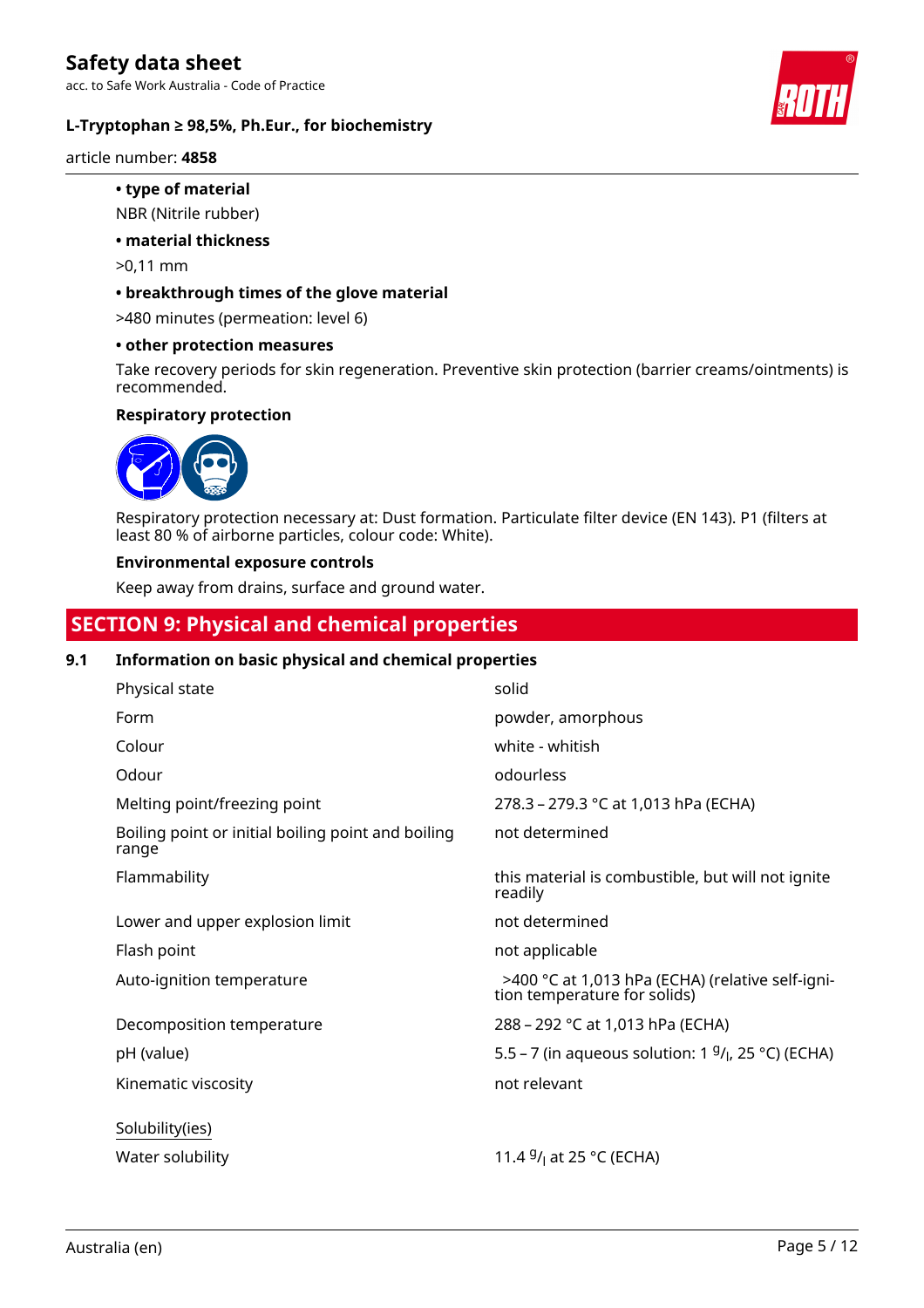acc. to Safe Work Australia - Code of Practice

### **L-Tryptophan ≥ 98,5%, Ph.Eur., for biochemistry**



article number: **4858**

| Partition coefficient                                  |                                                                |
|--------------------------------------------------------|----------------------------------------------------------------|
| Partition coefficient n-octanol/water (log value):     | $-1.06$ (pH value: 7) (ECHA)                                   |
|                                                        |                                                                |
| Vapour pressure                                        | 0 hPa at $25 °C$                                               |
| Density and/or relative density                        |                                                                |
| Density                                                | not determined                                                 |
| Relative vapour density                                | information on this property is not available                  |
|                                                        |                                                                |
| Particle characteristics                               | No data available.                                             |
| Other safety parameters                                |                                                                |
| Oxidising properties                                   | none                                                           |
| <b>Other information</b>                               |                                                                |
| Information with regard to physical hazard<br>classes: | hazard classes acc. to GHS<br>(physical hazards): not relevant |
| Other safety characteristics:                          |                                                                |
| Surface tension                                        | $>60^{mN}/_{m}$ (ECHA)                                         |

# **SECTION 10: Stability and reactivity**

### **10.1 Reactivity**

**9.2 Other information**

The product in the delivered form is not dust explosion capable; the enrichment of fine dust however leads to the danger of dust explosion.

### **10.2 Chemical stability**

The material is stable under normal ambient and anticipated storage and handling conditions of temperature and pressure.

### **10.3 Possibility of hazardous reactions**

**Violent reaction with:** strong oxidiser

### **10.4 Conditions to avoid**

Keep away from heat. Decompostion takes place from temperatures above: 288 – 292 °C at 1,013 hPa.

### **10.5 Incompatible materials**

There is no additional information.

### **10.6 Hazardous decomposition products**

Hazardous combustion products: see section 5.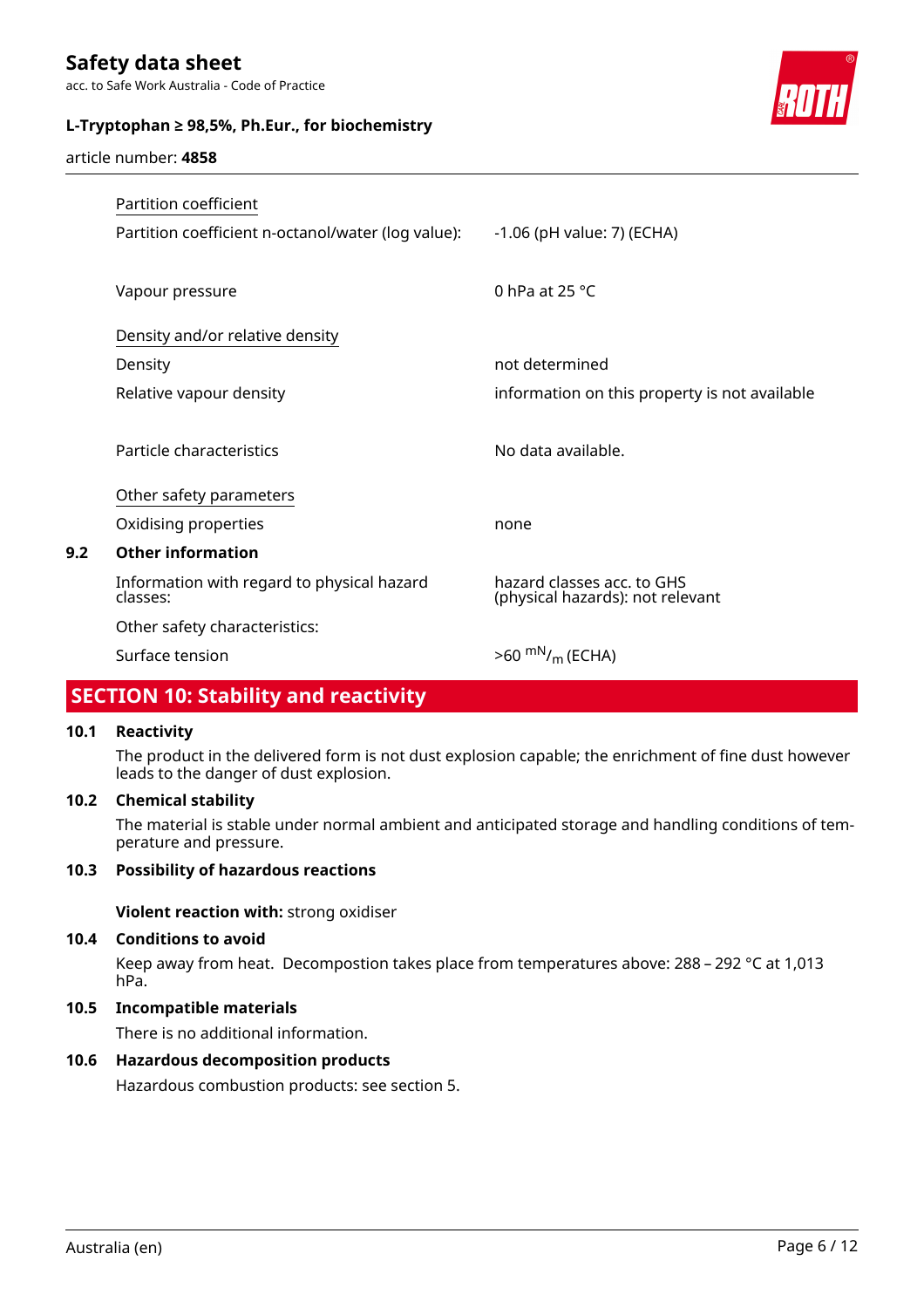acc. to Safe Work Australia - Code of Practice

### **L-Tryptophan ≥ 98,5%, Ph.Eur., for biochemistry**



### article number: **4858**

# **SECTION 11: Toxicological information**

### **11.1 Information on toxicological effects**

### **Classification acc. to GHS**

This substance does not meet the criteria for classification.

### **Acute toxicity**

Shall not be classified as acutely toxic.

| <b>Acute toxicity</b>     |                 |                                        |                |               |               |
|---------------------------|-----------------|----------------------------------------|----------------|---------------|---------------|
| <b>Exposure route</b>     | <b>Endpoint</b> | <b>Value</b>                           | <b>Species</b> | <b>Method</b> | <b>Source</b> |
| oral                      | LD50            | $>2,000$ mg/ <sub>ka</sub>             | rat            |               | <b>ECHA</b>   |
| inhalation: dust/<br>mist | <b>LC50</b>     | >5.17 <sup>mg</sup> / <sub>l</sub> /4h | rat            |               | <b>ECHA</b>   |

### **Skin corrosion/irritation**

Shall not be classified as corrosive/irritant to skin.

### **Serious eye damage/eye irritation**

Shall not be classified as seriously damaging to the eye or eye irritant.

### **Respiratory or skin sensitisation**

Shall not be classified as a respiratory or skin sensitiser.

### **Germ cell mutagenicity**

Shall not be classified as germ cell mutagenic.

### **Carcinogenicity**

Shall not be classified as carcinogenic.

### **Reproductive toxicity**

Shall not be classified as a reproductive toxicant.

### **Specific target organ toxicity - single exposure**

Shall not be classified as a specific target organ toxicant (single exposure).

### **Specific target organ toxicity - repeated exposure**

Shall not be classified as a specific target organ toxicant (repeated exposure).

### **Aspiration hazard**

Shall not be classified as presenting an aspiration hazard.

### **Symptoms related to the physical, chemical and toxicological characteristics**

### **• If swallowed**

Data are not available.

**• If in eyes**

Data are not available.

**• If inhaled**

Data are not available.

**• If on skin**

Data are not available.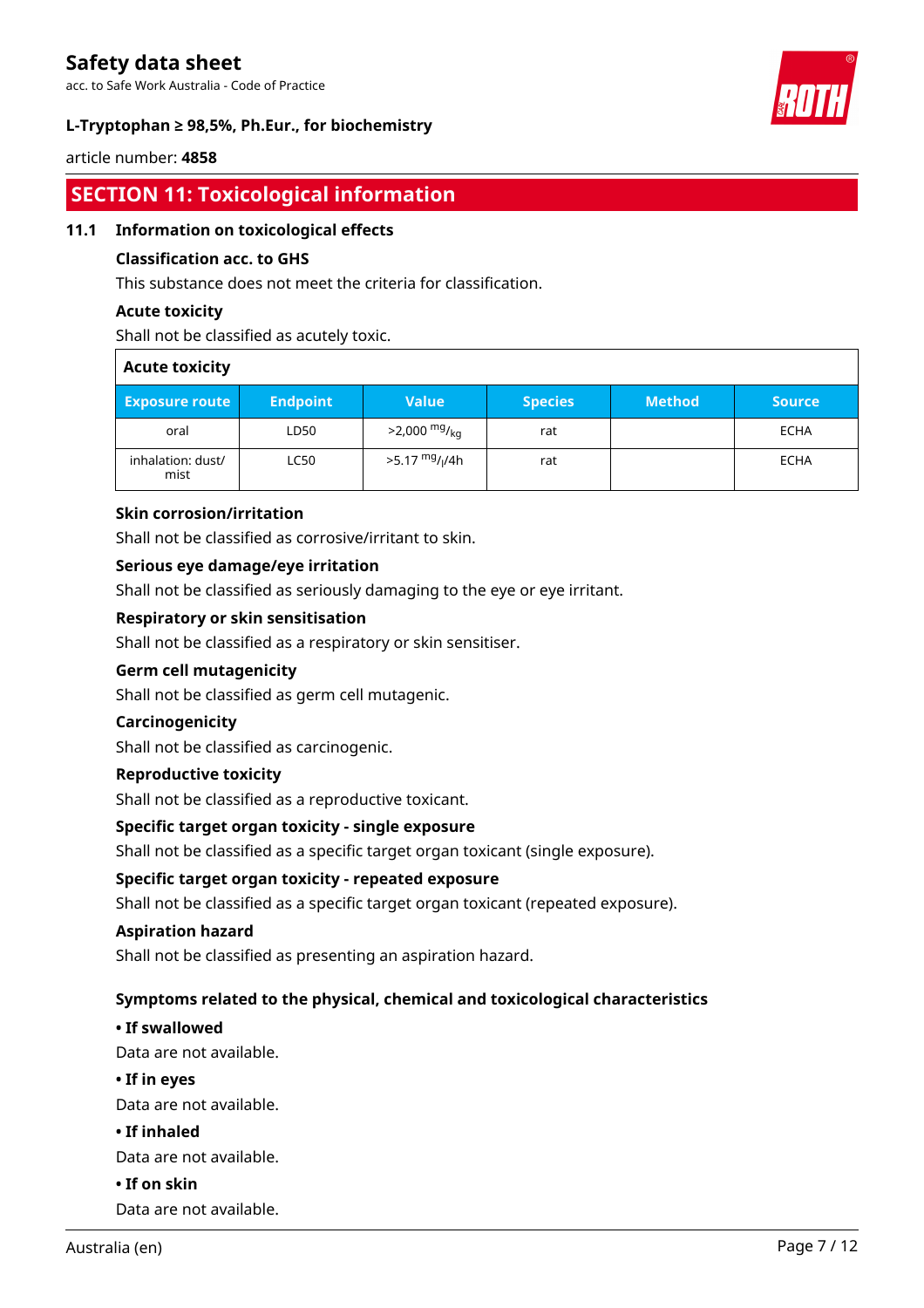

article number: **4858**

### **• Other information**

Health effects are not known.

**11.2 Endocrine disrupting properties** Not listed.

# **SECTION 12: Ecological information**

### **12.1 Toxicity**

Harmful to aquatic life.

| <b>Aquatic toxicity (acute)</b> |                     |                       |               |                   |
|---------------------------------|---------------------|-----------------------|---------------|-------------------|
| <b>Endpoint</b>                 | <b>Value</b>        | <b>Species</b>        | <b>Source</b> | 'Exposure<br>time |
| EC50                            | $>100 \frac{mg}{l}$ | aquatic invertebrates | <b>ECHA</b>   | 48 h              |
| ErC50                           | $>84.8$ mg/         | algae                 | <b>ECHA</b>   | 72 h              |

### **Biodegradation**

The substance is readily biodegradable.

### **12.2 Process of degradability**

Theoretical Oxygen Demand with nitrification: 2.135 <sup>mg</sup>/<sub>mg</sub> Theoretical Oxygen Demand: 1.802  $^{\text{mg}}$ /<sub>mg</sub> Theoretical Carbon Dioxide: 2.37 <sup>mg</sup>/<sub>mg</sub>

| <b>Process of degradability</b> |                         |       |
|---------------------------------|-------------------------|-------|
| <b>Process</b>                  | <b>Degradation rate</b> | \Time |
| carbon dioxide generation       | 77 %                    | 28 d  |

### **12.3 Bioaccumulative potential**

Does not significantly accumulate in organisms.

| n-octanol/water (log KOW) | -1.06 (pH value: 7) (ECHA) |
|---------------------------|----------------------------|
|---------------------------|----------------------------|

### **12.4 Mobility in soil**

Data are not available.

**12.5 Results of PBT and vPvB assessment**

Data are not available.

# **12.6 Endocrine disrupting properties**

Not listed.

### **12.7 Other adverse effects**

Data are not available.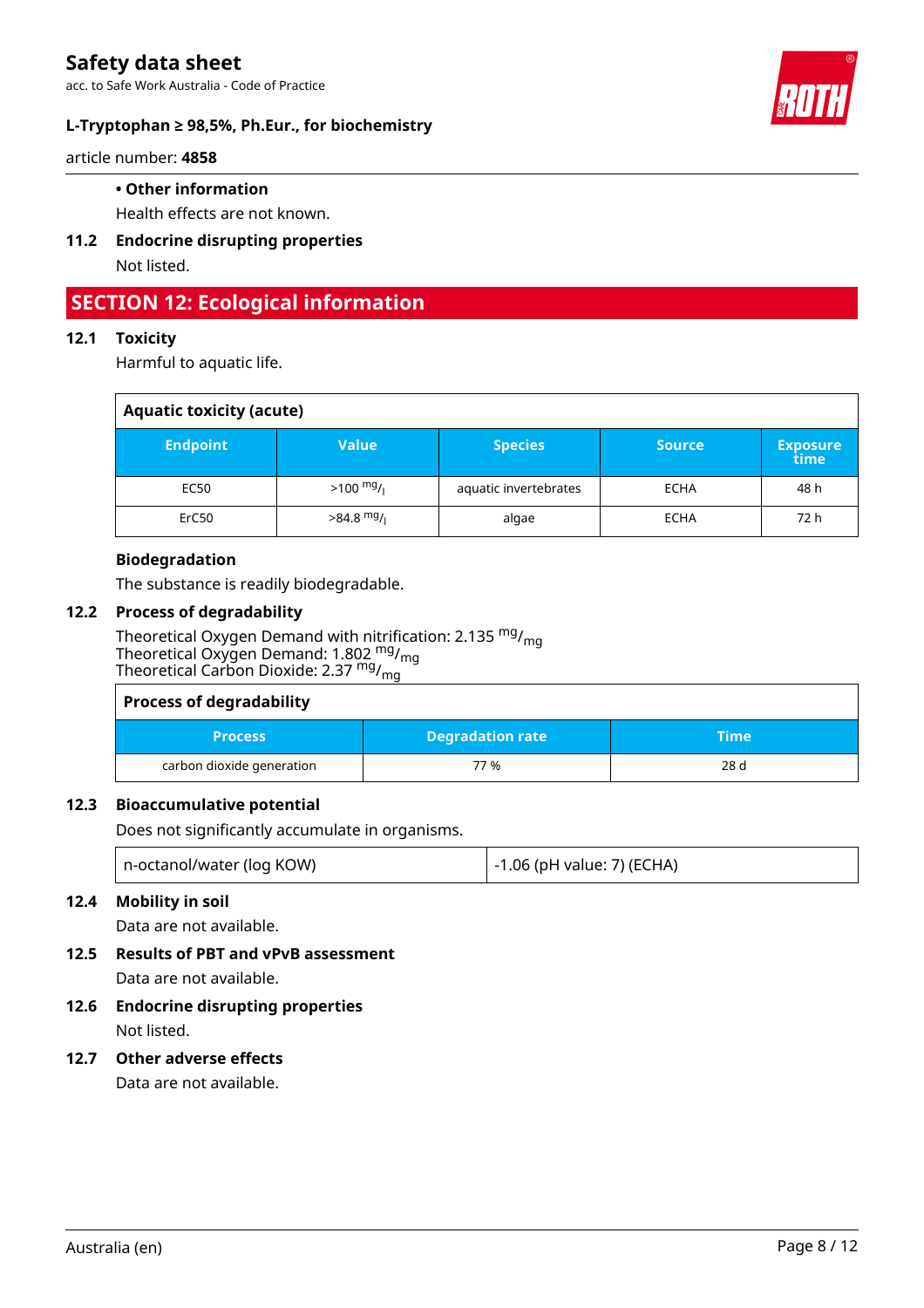acc. to Safe Work Australia - Code of Practice

### **L-Tryptophan ≥ 98,5%, Ph.Eur., for biochemistry**



article number: **4858**

# **SECTION 13: Disposal considerations**

### **13.1 Waste treatment methods**



Consult the appropriate local waste disposal expert about waste disposal.

#### **Sewage disposal-relevant information**

Do not empty into drains.

#### **13.3 Remarks**

Waste shall be separated into the categories that can be handled separately by the local or national waste management facilities. Please consider the relevant national or regional provisions.

| <b>SECTION 14: Transport information</b> |                |                |
|------------------------------------------|----------------|----------------|
|                                          | 14.1 UN number | not subject to |

- **14.2 UN proper shipping name** not assigned
- **14.3 Transport hazard class(es)** not assigned
- **14.4 Packing group not assigned not assigned**
- 

**14.1 UN number** not subject to transport regulations

- 
- 
- 
- **14.5 Environmental hazards** non-environmentally hazardous acc. to the dangerous goods regulations
- **14.6 Special precautions for user** There is no additional information.
- **14.7 Transport in bulk according to Annex II of MARPOL and the IBC Code** The cargo is not intended to be carried in bulk.

### **14.8 Information for each of the UN Model Regulations**

**Transport informationNational regulationsAdditional information(UN RTDG)**

Not subject to transport regulations. UN RTDG

**International Maritime Dangerous Goods Code (IMDG) - Additional information** Not subject to IMDG.

**International Civil Aviation Organization (ICAO-IATA/DGR) - Additional information** Not subject to ICAO-IATA.

# **SECTION 15: Regulatory information**

**15.1 Safety, health and environmental regulations/legislation specific for the substance or mixture** There is no additional information.

### **National regulations(Australia)**

**Australian Inventory of Chemical Substances(AICS)**

Substance is listed.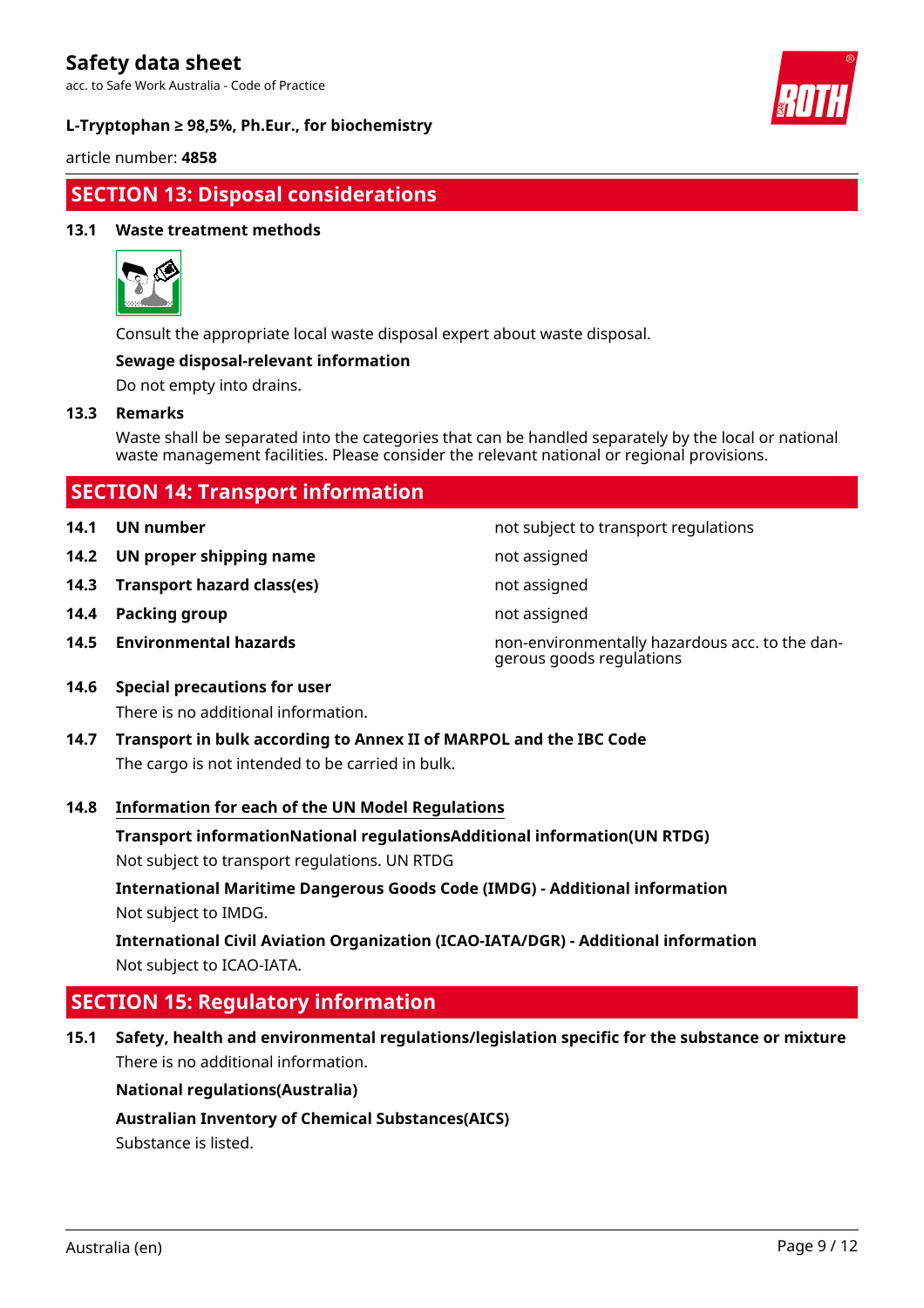acc. to Safe Work Australia - Code of Practice

### **L-Tryptophan ≥ 98,5%, Ph.Eur., for biochemistry**



article number: **4858**

### **Other information**

Directive 94/33/EC on the protection of young people at work. Observe employment restrictions under the Maternity Protection Directive (92/85/EEC) for expectant or nursing mothers.

#### **National inventories**

| <b>Country</b> | <b>Inventory</b> | <b>Status</b>       |
|----------------|------------------|---------------------|
| AU             | <b>AICS</b>      | substance is listed |
| CA             | <b>DSL</b>       | substance is listed |
| CN             | <b>IECSC</b>     | substance is listed |
| EU             | <b>ECSI</b>      | substance is listed |
| EU             | REACH Reg.       | substance is listed |
| JP             | <b>CSCL-ENCS</b> | substance is listed |
| <b>KR</b>      | KECI             | substance is listed |
| MX.            | INSQ             | substance is listed |
| NZ             | NZIOC            | substance is listed |
| PH             | <b>PICCS</b>     | substance is listed |
| TW             | <b>TCSI</b>      | substance is listed |
| US             | <b>TSCA</b>      | substance is listed |

**Legend<br>AICS<br>CSCL-ENCS<br>DSL<br>ECSI<br>IECSC** AICS Australian Inventory of Chemical Substances CSCL-ENCS List of Existing and New Chemical Substances (CSCL-ENCS) DSL Domestic Substances List (DSL) ECSI EC Substance Inventory (EINECS, ELINCS, NLP) IECSC Inventory of Existing Chemical Substances Produced or Imported in China INSQ National Inventory of Chemical Substances KECI Korea Existing Chemicals Inventory NZIoC New Zealand Inventory of Chemicals PICCS Philippine Inventory of Chemicals and Chemical Substances (PICCS) REACH Reg. REACH registered substances TCSI Taiwan Chemical Substance Inventory TSCA Toxic Substance Control Act

### **15.2 Chemical Safety Assessment**

No Chemical Safety Assessment has been carried out for this substance.

### **SECTION 16: Other information**

### **Indication of changes (revised safety data sheet)**

Alignment to regulation: Globally Harmonized System of Classification and Labelling of Chemicals ("Purple book").

Restructuring: section 9, section 14

| <b>Section</b> | <b>Former entry (text/value)</b>                                                                                                                                                                                  | <b>Actual entry (text/value)</b>                                                                | Safety-<br>relev-<br>ant |
|----------------|-------------------------------------------------------------------------------------------------------------------------------------------------------------------------------------------------------------------|-------------------------------------------------------------------------------------------------|--------------------------|
| 2.1            | Classification acc. to GHS:<br>This substance does not meet the criteria for<br>classification in accordance with Regulation No<br>1272/2008/EC. This substance does not meet<br>the criteria for classification. | Classification acc. to GHS:<br>This substance does not meet the criteria for<br>classification. | yes                      |
| 2.2            | Signal word:<br>not required                                                                                                                                                                                      |                                                                                                 | yes                      |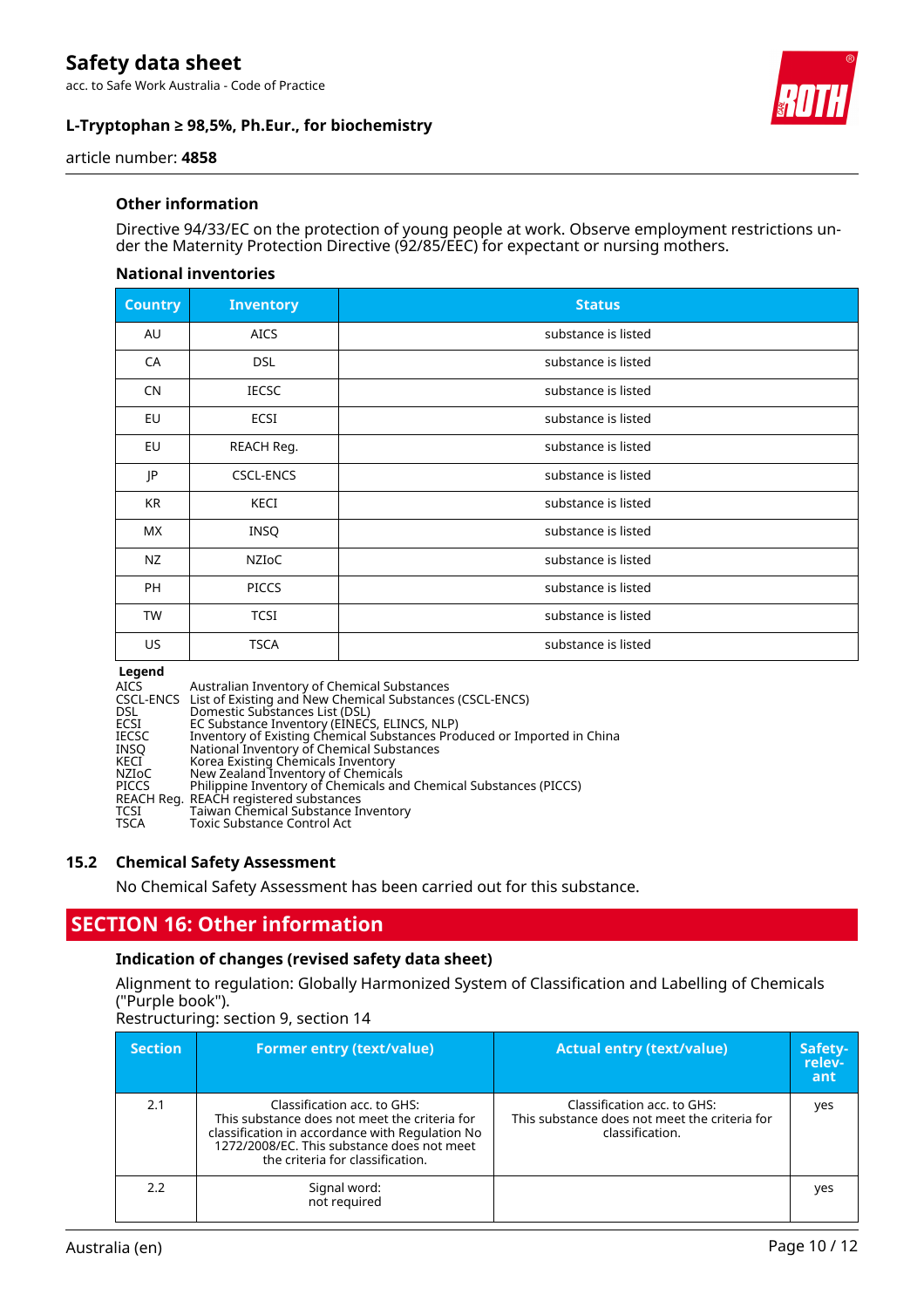acc. to Safe Work Australia - Code of Practice

### **L-Tryptophan ≥ 98,5%, Ph.Eur., for biochemistry**



#### article number: **4858**

| <b>Section</b> | <b>Former entry (text/value)</b>                      | <b>Actual entry (text/value)</b>                                                                                             | Safety-<br>relev-<br>ant |
|----------------|-------------------------------------------------------|------------------------------------------------------------------------------------------------------------------------------|--------------------------|
| 2.3            | Other hazards:<br>There is no additional information. | Other hazards                                                                                                                | yes                      |
| 2.3            |                                                       | Results of PBT and vPvB assessment:<br>According to the results of its assessment, this<br>substance is not a PBT or a vPvB. | yes                      |

#### **Abbreviations and acronyms**

| Abbr.           | <b>Descriptions of used abbreviations</b>                                                                                                                                           |
|-----------------|-------------------------------------------------------------------------------------------------------------------------------------------------------------------------------------|
| CAS             | Chemical Abstracts Service (service that maintains the most comprehensive list of chemical substances)                                                                              |
| DGR.            | Dangerous Goods Regulations (see IATA/DGR)                                                                                                                                          |
| <b>DNEL</b>     | Derived No-Effect Level                                                                                                                                                             |
| <b>EC50</b>     | Effective Concentration 50 %. The EC50 corresponds to the concentration of a tested substance causing<br>50 % changes in response (e.g. on growth) during a specified time interval |
| <b>EINECS</b>   | European Inventory of Existing Commercial Chemical Substances                                                                                                                       |
| <b>ELINCS</b>   | European List of Notified Chemical Substances                                                                                                                                       |
| ErC50           | $\equiv$ EC50: in this method, that concentration of test substance which results in a 50 % reduction in either<br>growth (EbC50) or growth rate (ErC50) relative to the control    |
| <b>GHS</b>      | "Globally Harmonized System of Classification and Labelling of Chemicals" developed by the United Na-<br>tions                                                                      |
| <b>IATA</b>     | <b>International Air Transport Association</b>                                                                                                                                      |
| <b>IATA/DGR</b> | Dangerous Goods Regulations (DGR) for the air transport (IATA)                                                                                                                      |
| <b>ICAO</b>     | <b>International Civil Aviation Organization</b>                                                                                                                                    |
| <b>IMDG</b>     | International Maritime Dangerous Goods Code                                                                                                                                         |
| <b>LC50</b>     | Lethal Concentration 50%: the LC50 corresponds to the concentration of a tested substance causing 50 %<br>lethality during a specified time interval                                |
| LD50            | Lethal Dose 50 %: the LD50 corresponds to the dose of a tested substance causing 50 % lethality during a<br>specified time interval                                                 |
| <b>MARPOL</b>   | International Convention for the Prevention of Pollution from Ships (abbr. of "Marine Pollutant")                                                                                   |
| <b>NLP</b>      | No-Longer Polymer                                                                                                                                                                   |
| PBT             | Persistent, Bioaccumulative and Toxic                                                                                                                                               |
| PNEC            | <b>Predicted No-Effect Concentration</b>                                                                                                                                            |
| <b>UN RTDG</b>  | UN Recommendations on the Transport of Dangerous Good                                                                                                                               |
| vPvB            | Very Persistent and very Bioaccumulative                                                                                                                                            |

### **Key literature references and sources for data**

Safe Work Australia's Code of Practice for Labelling of Workplace Hazardous Chemicals (under WHS Regulations).

UN Recommendations on the Transport of Dangerous Good. International Maritime Dangerous Goods Code (IMDG). Dangerous Goods Regulations (DGR) for the air transport (IATA).

### **Disclaimer**

This information is based upon the present state of our knowledge. This SDS has been compiled and